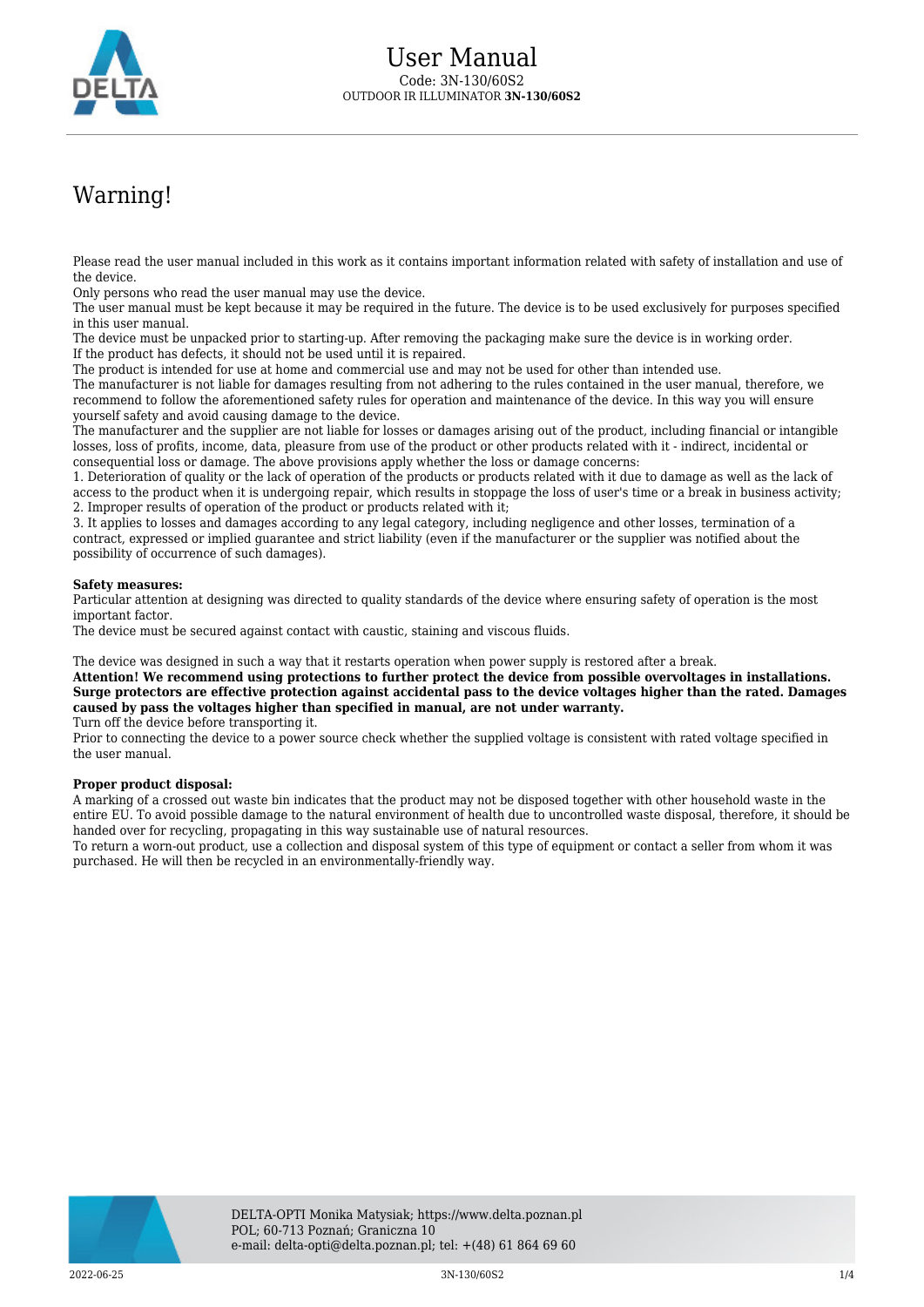



Outdoor IR illuminator with twilight switch.

| Range:                 | 130 m              |
|------------------------|--------------------|
| Illumination angle:    | 60°                |
| Housing:               | Metal              |
| Twilight switch:       | ✓                  |
| Power supply:          | 12 V DC / 2.38 A   |
| Optical wavelength:    | 850 nm             |
| "Index of Protection": | IP <sub>66</sub>   |
| Operation temp:        | $-20$ °C $$ 50 °C  |
| Weight:                | 0.960 kg           |
| Dimensions:            | 200 x 130 x 200 mm |
| Guarantee:             | 2 years            |

Side view:



2022-06-25 3N-130/60S2 2/4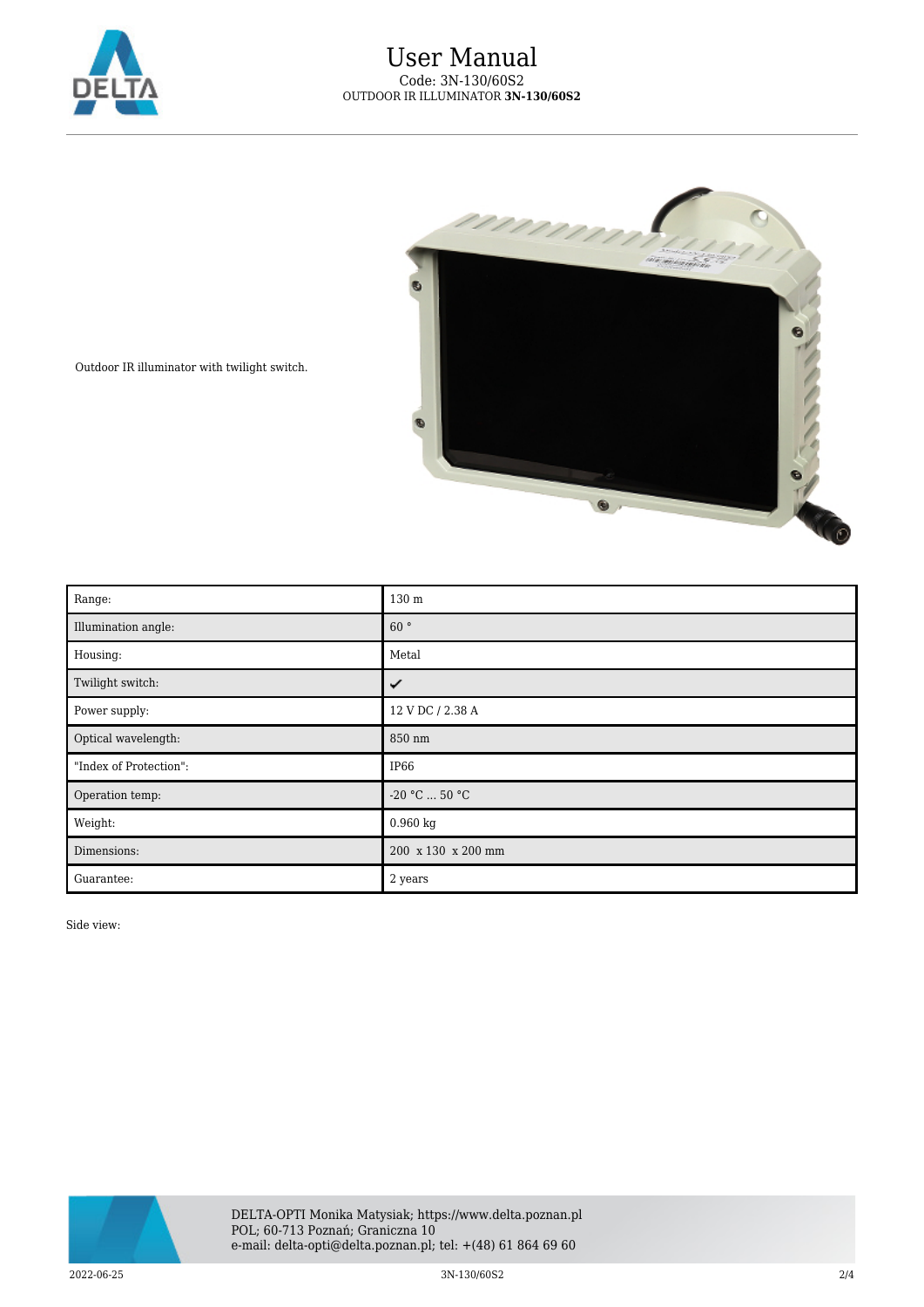



In the kit: